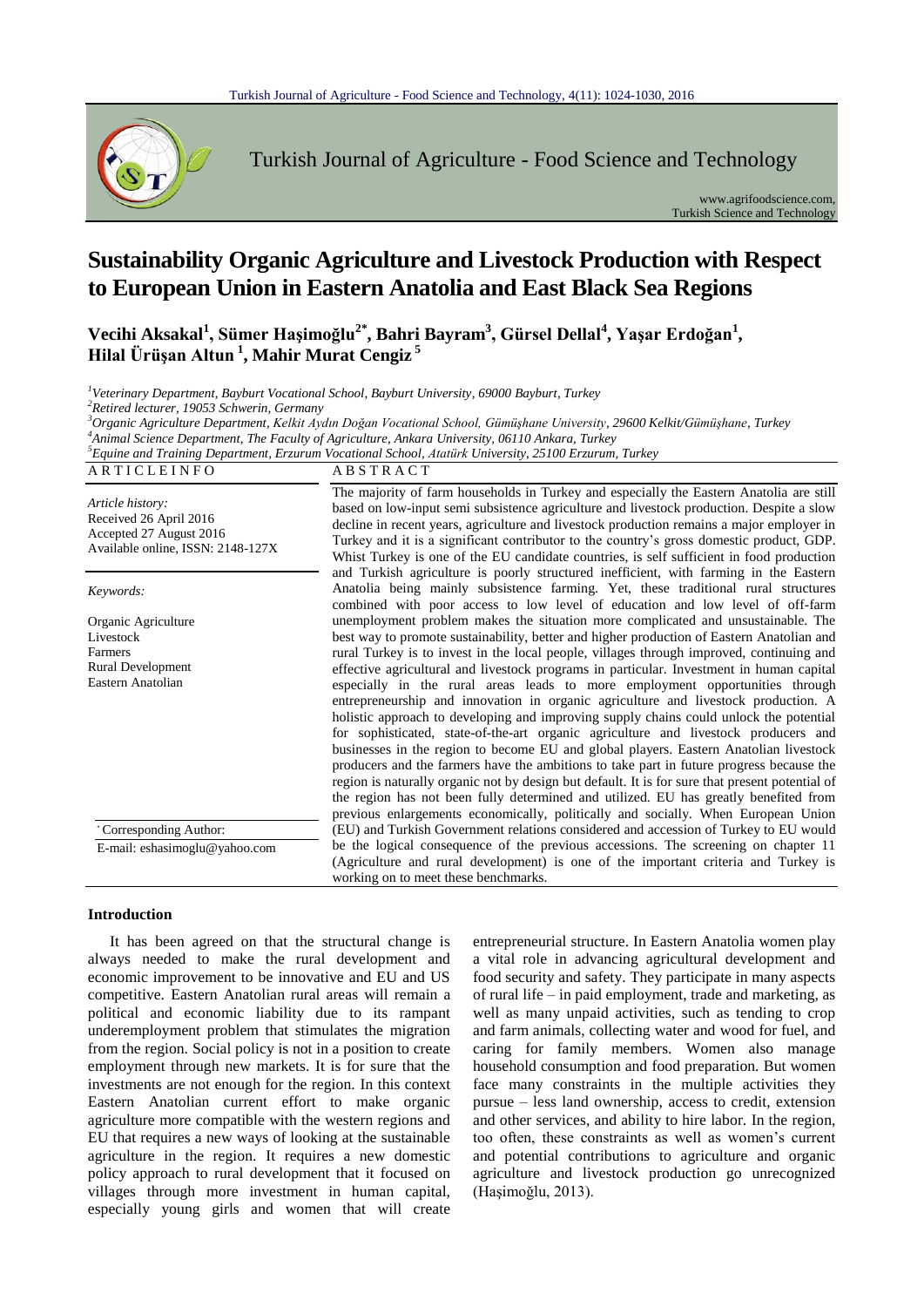Societal views of women's roles restrict women's input in household decisions. Such beliefs also limit their access to land ownership, farm equipment and credit – all of which are needed to be economically successful. These barriers ultimately inhibit women's ability to produce, and can make it difficult for them to escape poverty or provide food for their families. In addition to above disadvantages of socio-economic development women face with violation in human rights such as intra-family violence, social and cultural oppression, and honor killings. This type of violence transferred to major big cities of Turkey through the massive migration (Haşimoğlu, 2013).

The one of the answer is spreading the development of the organic agriculture in the region in a systematic and traditional way. Increasing opportunities for women can have a powerful impact on productivity and agricultureled growth. Women are just as efficient agricultural producers as men and can achieve similar activities when given equal access to resources, including training and services. When women's productivity and incomes increase, the benefits amplify across families and generations. Women tend to devote a larger fraction of their income to their children's health and nutrition, laying the foundation for their children's lifelong cognitive and physical development (Karagel, 2010; Hasimoğlu, 2013).

In this context, Turkey is a major producer and exporter of various agricultural products. The initiation of organic agriculture in Turkey started from foreign demand which were made by the companies of European Union (EU) rather than domestic demand. Geographical potential of Turkey with different seven geographic regions encourages the growing of many organic products that are peculiar for each region. From the organic agricultural production point of view another advantage of Turkey is that most of the land has not been polluted with chemicals, fertilizers, herbicides and pesticides, and Eastern Anatolian region is very appropriate for this situation. Because livestock and crop yields and quality are poor, due to a number of factors (e.g. poor soil quality, degradation and falling fertility, poor genetic base of livestock and seeds, poor quality forage etc..), resulting in low farm household incomes to buy chemicals. People utilize a range of livelihood strategies and coping mechanisms to survive, but are heavily reliant on state support/handouts, and off-farm income - especially casual and seasonal employment. Organic agriculture of Turkey has so far rarely managed to be part of a broad-based vision for national organizations, governments or donor agencies in addressing national issues, particularly Eastern Anatolian issues.

The majority of farm households in Turkey and especially in the Eastern Anatolia still based on low-input, low income semi subsistence agriculture and livestock production. This low productivity does not create an immediate threat in terms of hunger or malnutrition. Most farmers enjoy the minimal living standards of living, and they still share what they have with their guests and close relatives. On the other hand traditional rural structures combined with no education or poor education opportunities and limited number of off-farm employment produce high unemployment that is socially unsustainable and cause migration from the region. Frustration with the very slow economic development and low future prospect create social, political, religious and especially in the Eastern Anatolia ethnic conflicts. No trust in the formal institutions and reactions to those slows down the cultural, educational and economic development. Rural development policies especially aiming women and investing in human capital will facilitate more exchange among groups and peaceful interactions and also tolerance among groups within Eastern Anatolia also between EU and global cultures.

#### **Methodology**

The human impact on the **global** ecosystem has reached planetary levels, causing holes in the ozone layer, global warming, and the loss of natural resources such as clean seas, forests, fossil fuels and agricultural area. At the same time, poverty and inequality have not been eradicated.

The Agriculture Strategy (Organic and conventional) of Turkey for the next ten years has set the main aims of agriculture as to constitute an agriculture sector sustainable, highly competitive and organised by taking into account economic, social, environmental and international development dimensions within the principle of the utilization of the resources effectively. In this framework, the agricultural support measures have been re-identified by Ministry of Agriculture and Livestock Production (MALP, 2013). Our observation is that corporations were able to react faster and more effectively to the reality of increased international integration (EU) than governments. While governance systems are still in the process of adaptation and Turkey is not an exception. One should not forget that the government mostly acts on the basis of hierarchical control, demanding compliance with its rules and able to enforce them with through the hegemony of law and order. The agriculture market functions through fragmented competition in a more or less free market, where order is attained through the Invisible Hand governing (Management) on the basis of efficiency to push it to the maximum. That interrelation needs to be balanced toward agricultural producers and associations (Haşimoǧlu, 2016).

With one arm reaching out to Asia and the other to Europe, Turkey is the unique country that bridges two continents in the world. Considering the geographical marketing position advantage, Ministry of Agriculture has determined to improve the Turkish organic and conventional agriculture and livestock production on the determined pillars given below. The plan was renewed in 2012 and the 2013-2017 Strategic Plan of the Ministry of Food Agriculture and Livestock was setup, (MALP, 2013).

Six strategic areas have been determined within the scope of the Plan:

- Agricultural production and Security of Supply,
- Food Safety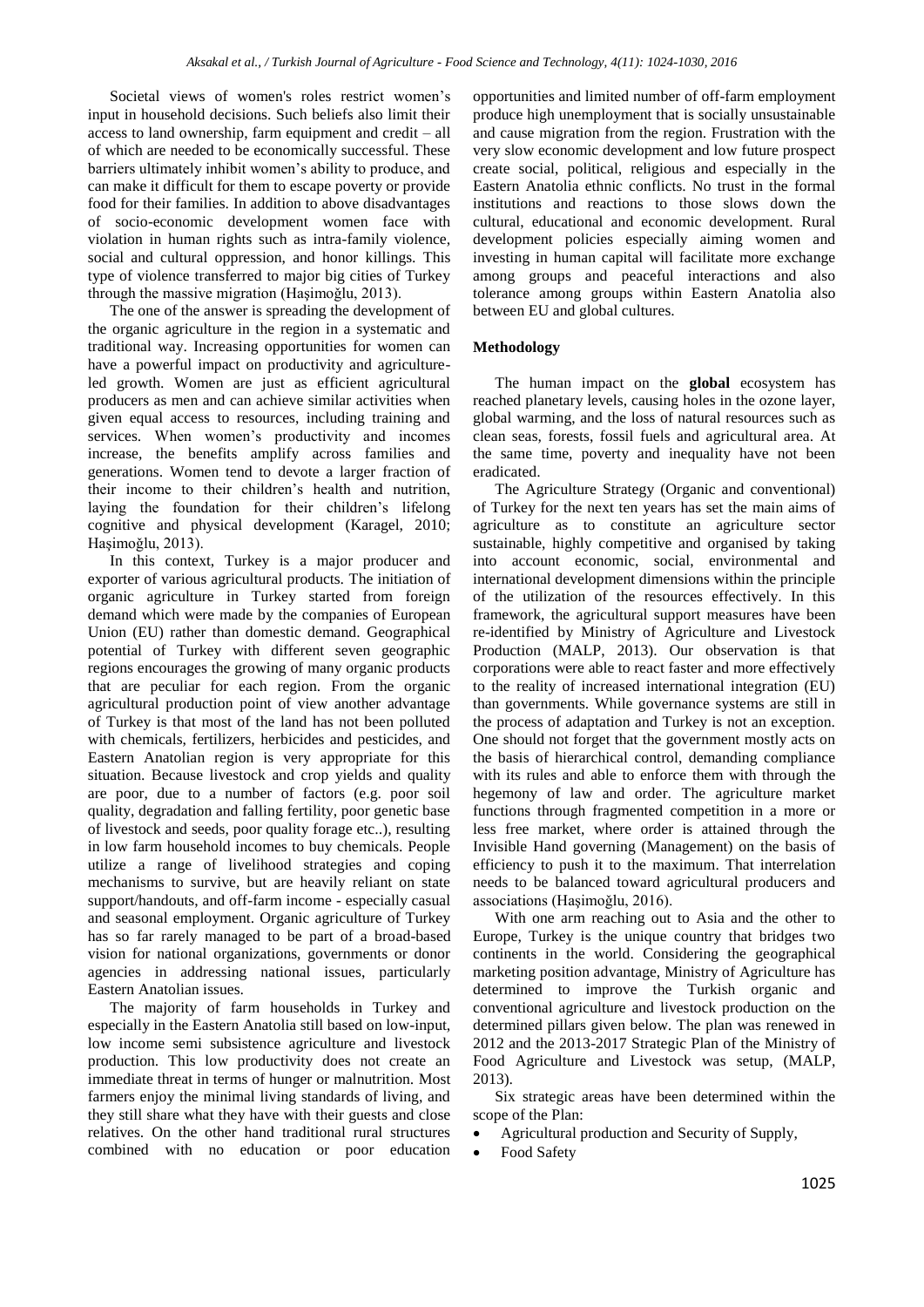- Provide high quality supply of food and feed,
- Plant Health, Animal Health and Welfare,
- Agricultural Infrastructure and Rural Development
- Institutional capacity

#### *Agricultural Vision for the Year 2023*

The main target of Agricultural Vision were determined as; Turkey on the road to 2023 being a country which;

- Provides its population with sufficient, best quality and safe food,
- Develops its net exporter position in agricultural products,
- Increases its competition power,
- Is a leader in the field of agriculture both in its own region and in the world.

The sectors targeted by the Programme are; milk, meat, fruit and vegetables and fishery sectors under the measures "investments in agricultural holdings" and "processing and marketing of agricultural products" including organic sector. The programme also includes the measure Diversification of rural development activities" in which on-farm activities (bee-keeping, pharmacological-aromatic plants and ornamental plants), rural tourism, local products and microenterprises and aquaculture production have been supported.

The papers aims to provide new ways of looking at sustainable organic agriculture and livestock production in Eastern Anatolia, Turkey in a systematic evaluation and propose a new domestic policy approach to rural development that is focused on facilitating change on the country side through more investment in human capital and entrepreneurial infrastructure. One should not forget that planning is different than the application of the plan. The paper also aims to evaluate the future methodology and approaches and their applicability under present conditions and their effectiveness. A balance needs to be found between the common good and scientific evidence about standard levels and economic interests of the people (Producers) involved in organic and conventional agriculture (Haşimoǧlu, 2016). Preliminary conclusion was that "Turkey's best possible policy priority: investing in people".

## *Conventional and Organic Agriculture in Eastern Anatolia and Turkey*

Despite a slow decline in recent years, agriculture and livestock production remains a major employer in Turkey and it is a significant contributor to the country's gross domestic product, GDP. Whilst Turkey is one of the EU candidate countries, is self–sufficient in food production and Turkish agriculture is poorly structured and inefficient, with farming in the Eastern Anatolia being mainly subsistence farming. Since 1983 the share of agriculture in GDP has declined from 21% to 13 %, and the agricultural workforce, as a share of total employment is also in gradual decline, falling from 35% in 2001 to 24% in 2013 – around 7 million workers due to outmigration from rural areas. Turkey is aiming to prevent migration from rural areas into urban areas (Especially from Eastern Anatolia to Western Turkey, or even to the EU). My calculations indicated that incomes in agriculture and livestock production are 3.6 times lower than in other sectors, and in the agricultural sector in Eastern Anatolia, they are much lower again than the Turkish average farmer's (Haşimoğlu, 2009 and 2016; Aksakal, et. al. 2015)

Turkey has an agricultural area of over 23 million hectares, over 15% of the current amount of EU27 agricultural land. The number of agricultural holdings decreased by 25% from 4 million in 1992 to 3 million in the 2001-census. The 2001-census also recorded an average farm size of around 6 hectares and indicated that around 65% of farmers have less than 5 hectares of land. Only 6% of holdings are larger than 20 hectares. The situation is worst with the addition of the landless agriculture workers and livestock producers in the region. More than 40% of the population of Eastern Anatolia live in rural areas and work in agricultural sector. Livestock is also an important component of the agriculture sector and the region has traditionally been an important supplier of live beef cattle, sheep / lamb, meat and other livestock products to the major cities of Western Turkey. A holistic approach to developing and improving supply chains could unlock the potential for sophisticated, state-of-theart organic agricultural and livestock producers and businesses in the region to become EU and global players. Eastern Anatolian livestock producers and the farmers have the ambitions to take part in future progress (Karaarslan, 2013; Ak, 2013; Aksakal et. al. 2015)

As it was indicated above, it should be indicated here again that most of Eastern Anatolian farmers are poor and can not effort to buy chemical fertilizer and chemicals (herbicides and pesticides). Only livestock manure is used as fertilizer on their fields which creates a good condition for the organic farming. Eastern Anatolia covers 18.9% of the total agriculture area and 11.8% of the total number of producers of Turkey. Region is far from the Mediterranean Sea and Black Sea, and has a high altitude that causes winters to be long and summers to be short. Winter season is often very cold and snowy, while the summer is cool in the highlands and warm in the lowlands. It is also known as the coldest region of Turkey, with an average low of -25°C in winters. In Kars and Erzurum provinces, the number of days the ground is covered with snow is approximately 100 days a year. One of the advantages of the harsh climate is for instance the Wheat Disease called in Turkish Süne, caused by a Sunne pest has not been seen in Eastern Anatolia. It is due to cold climate and long freezing winter that kills the insects and mites. The region is also highly forested, being roughly 11% of the total forested area of Turkey and very convenient for wild harvest. The main economic activities in the Eastern Anatolia Region are animal husbandry and agriculture. The abundance of pastures in the region caused the number of animals to increase and priority was given to the production of farm animals and their products. In fact, the production of animal products in the region is about one fourth of the total production of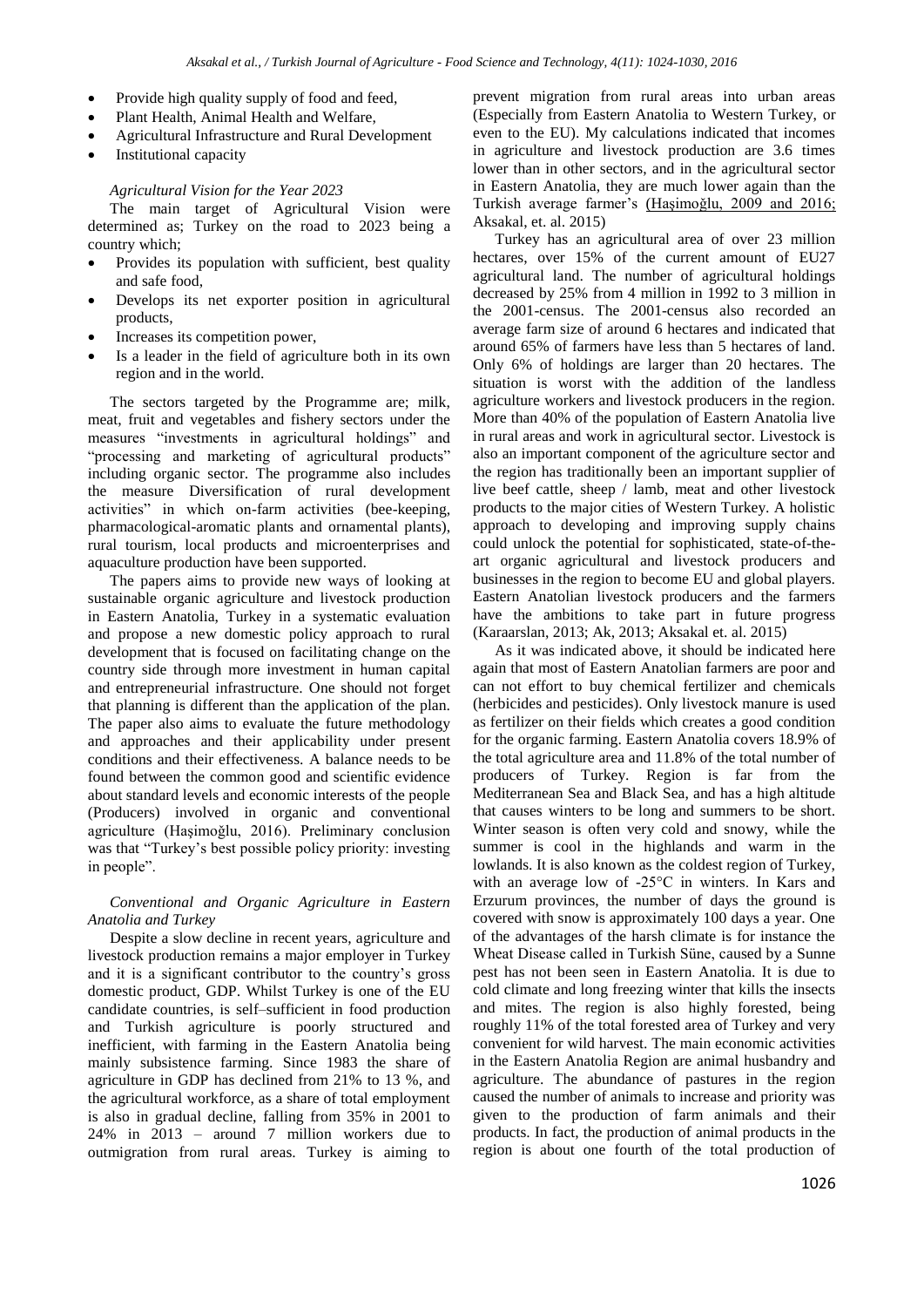Turkey. Only 1/10th of the whole region is arable. More than 90 percent of these arable lands are allocated for wheat and barley. The region is a plateau (Erzurum for instance is 2.000 m high from the sea level) which has advantages and disadvantages. Harsh and cold winters allow only one season for production whereas in other regions it is possible to obtain two or three different crops a year. The region is naturally organic not by design but default. It is for sure that present potential of the region has not been fully determined and utilized (Hasimoglu, 2012).

Eastern Anatolia with its immense experience in farming practices, harsh climatic conditions and rich biodiversity possesses a high potential for organic agriculture and livestock production along with other six regions of Turkey. Although organic farming and inconversion land constitute a small proportion of the total agricultural land in the region, this proportion is growing from year to year. Contract farming has been an important feature in organic agricultural production. This method enables contractors to ensure that the product meets certain standards and for producers to guarantee a previously agreed payment. It also requires well organized organic agriculture system and standards that are harmonized with the national and international norms.

Since the average farm size does not exceed more than 6 hectare the agriculture does not look very healthy and presence of landless farmer families make the situation worst in the region. In economic development the largest city in Eastern Anatolia Erzurum ranks  $60<sup>th</sup>$  among 81 provinces of Turkey. In this city of 2000 m high altitude and the lack of industrialization 34% of population is agricultural workers. Erzurum ranked  $34<sup>th</sup>$  among cities with the highest unemployment figures in Turkey. It is the reality that earning s of the farmers of the region is  $1/3^{rd}$ of the average of the national farmer's earning that small farmers find it impossible to support their families off the land. Tens and thousands of villagers annually join extended families in larger cities Istanbul, Ankara and Izmir that places excessive demands on municipalities to build homes, educate a newly urbanized workforce, and provide basic infrastructure.

The role of education in eradicating poverty cannot be overstated. Organic agriculture is to a very large extent a knowledge system – farmers' in-depth familiarity with the conditions on their farm, and the appropriate management techniques to apply, are at the basis of organic production. That is why not only education but organic farmer education plays a very important role. Education of the farmers and livestock producers is the foundation for higher living standards and an important tool in the longterm eradication of poverty. Historically, education has only been available in the cities and larger towns and there is still a long way to go before that imbalance redressed. Right now, according our records which represent the farmers population of the 3,500 members of DOGTARBESBIR (Doǧu Anadolu Tarım ve Besiciler Birliği- a farmer association), 20% are illiterate, 40% primary school, 20% middle school and 15% high school and 5% university graduates and only 12% are women.

Education and training are key factors in helping the East Anatolian farmers and livestock producers move from traditional farming to improved, organic agricultural practices.

# *European Union and Turkish Government Relations*

Turkey is the largest and most populous country that was ever accepted for membership negotiations and it would be the first Islamic state (October 3, 2005). EU has greatly benefited from previous enlargements economically, politically and socially and accession of Turkey to EU would be the logical consequence of the previous successful accessions. In this context, the analytical examination of the screening in 35 chapters was completed during bilateral meetings in October 2006. The screening on chapter 11 (agriculture and rural development) was conducted between December 2005 and January 2006. The EU Council Presidency informed Turkish authorities in January 2007 on the opening benchmark that must be met before opening effective negotiations on chapter 11- Agriculture and Rural Development. Turkey is working to meet these benchmarks. Altinay (2010) indicated that the prospect of EU accession provided much needed credibility and served to anchor Turkey's economic future. The Copenhagen criteria, in turn provided the parallel roadmap for Turkey's political transformation. Between 2002 and 2004, political parties with diverse ideologies and priorities agreed to support several waves of EU political reforms. Transatlantic Trends (2011) survey reported that Turkish public opinion had dramatically decreased from 73% in 2004 down to 38 % in 2010 but lately went back to 48% in 2011 and it looked like Turks (Rather Turkish present AKP Government) are turning away from the West and instead looking toward their Middle East neighbors.

Certainly membership of Turkey would make the EU a truly an economic and agricultural player between EU and Middle East states. Transatlantic Trends (2011) found out that half of those polled in the 12 EU countries disagreed that Turkey's membership would be good in economic terms for the EU while 39% agreed that it would be economically beneficial. Yet, the political courage and leadership among the leading European decision-makers appears to be waning in view of growing public fears about Turkey's accession to the EU – largely fuelled by populist politicians and media coverage that highlights cultural differences rather than similarities, (Aerni, 2007) . On average of 48% of EU plurality and majority of Americans (54%) agreed that Turkey's membership would help promote peace and stability in the Middle East. However this was not shared in all EU countries; majorities in France (59%), Netherlands (51%) as well as plurality (46%) Slovakia disagreed. It should be stated here that religious differences is another factor that increases the rejection of the Turkey's accession into EU. In spite of that last year (2010) 53% of EU population still thought that Turkey' membership was likely. Romanians and Swedes (66%each) as well as British (65%) and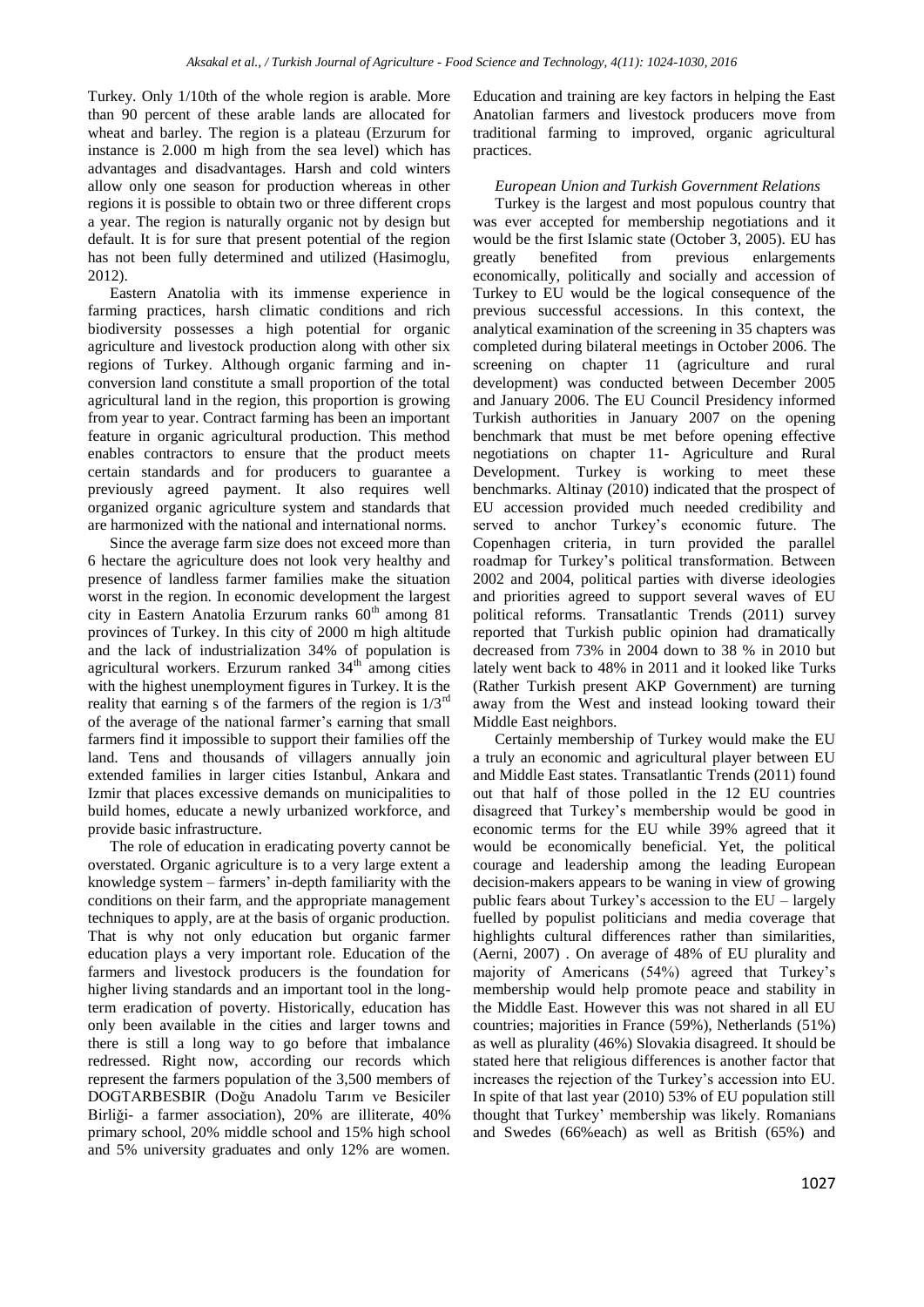Holland (60%) were the most likely to think that Turkey would join the EU (Transatlantic Trends, 2011).

European Commission, (2009) reported that concerning agriculture Accession Partnership (AP) is a very important stimulus package for the Turkish agriculture. The revised Accession Partnership 2007 serves as a basis for future political reforms and as a yardstick against which to measure progress. Four priorities in agriculture and rural development included in the 2007

#### *Access Points (Solutions) Short term:*

- Establish an IPARD agency (instrument for Preaccession Assistance Rural Development Component) accredited in compliance with EU requirements. Ministry of Agriculture is behind the schedule and too much bureaucracy is involved for the NGOs (Non Government Organization) and hard for them to follow the requirements.
- Lift restrictions on trade in beef meat, live bovine animals and derivate products.

#### *Medium term:*

- Continue developing the system of land identification and the National Farmer Registration System to prepare for controls on agricultural land.
- Start preparing the implementation of pilot actions relating to environment and the countryside, in view of future implementation of agricultureenvironmental measures.

#### *The Instrument for Pre-accession Assistance- IPA (2011-2013)*

Turkey received  $\epsilon$  2 616.9 million for the years 2011-2013. In the case of agriculture and rural development 23% of the IPA funds, Component I. (Transition Assistance and Institution Building), Component V. (Rural Development). However it is not known how much or what percentage would be designated to the development and improvement of the organic agriculture, especially for the Eastern Anatolia. When the leadership runs out of efforts, economic and agricultural growth can not just rely on EU transfers and foreign direct investments. Here the important issue is to promote agriculture education, organic agriculture techniques in human capital, especially for the young girls and women.

# *Possible Development and Changes in Turkey and Eastern Anatolia to Encourage Better Education and Entrepreneurship*

Subsistence and semi subsistence farming is an important characteristic of Turkish agriculture. These farms are typical characterized by productivity of the factors of production being low and only small fraction of production being marketed as we observe in the Eastern Anatolian farmers. Aerni (2007) stated that as it is the case in many Eastern European countries, the pressure for reform and changes in Turkey comes from foreign institutions, be it the World Bank, the IMF, The WTO or EU. So far, the EU had the biggest impact on Turkish reform policies, including agriculture. The EU is having a significant influence on Turkish Agricultural reform policy due to the big incentives for Turkey to eventually become an EU member state and benefit from EU direct payments (The first pillar of CAP) and the funds available for structural and cohesion policies. In recent years the CAP reform is shifting more support from direct payment (pillar 1) to rural development (pillar 2) and the structural cohesion funds have become more straightforward in their priorities. On the other hand he has recommended that besides EU direct payments, ARIP (The World Bank-Agriculture Reform Implementation Project) should be used to encourage better education and entrepreneurship. ARIP plans to reduce state intervention in agriculture by converting agricultural sales cooperative unions into farm oriented business companies. Moreover it provides farmer incentives to shift production away from subsidized crops. Further, suggested to use a cross compliance scheme that links direct payments to the condition that farmers send their children to school (especially the daughters)? Special awards would be given to for every child that completes secondary education. The highest award could be reserved for families whose offspring managed to become self employed and generate new jobs. It would generate the necessary human capital that would eventually be able to make use of the new technologies of the knowledge economy. In addition the World Bank is investing over US Dollar 400 million annually in agricultural education (Agriculture Knowledge and Information Systems - AKIS) that the focus is always on issues such as external advice for food safety issues, complying with regulation, environmental issues, etc. There is hardly any mention of setting up information hubs in villages and train locals how to make use of new information and communication technologies to set up local business networks, create market place for their own low-tech innovations and get access to relevant information to make the right business decisions. "Why not start an experiment in Turkey to convert idle teahouses in rural areas into busy local centers of prime access to business and technical information that is relevant to local entrepreneurs."

It is the primary importance that effective public organic agriculture education and extension policy, new techniques and technology, knowledge transfer to stimulate the rural entrepreneurship. It seems like Turkish Government's commitment to the development of agricultural reforms is not strong as it is desired level. As it was diagnosed by (Aerni, 2007), Turkish Governments desire is to please all kind of rural constituencies and farm lobbies by raising the amount of subsidies whenever there are important upcoming elections. It indicates that the political culture and institutions in Turkey are more likely to result in more give away legislation than responsible policy reform projects. The lack of political will to resist special interests may also explain why Turkey still boasts one of highest Producer Subsidies Equivalent (PSE)/GDP in the OECD. Reforms in Turkey proved to be feasible if there was outside pressure or a severe economic crisis.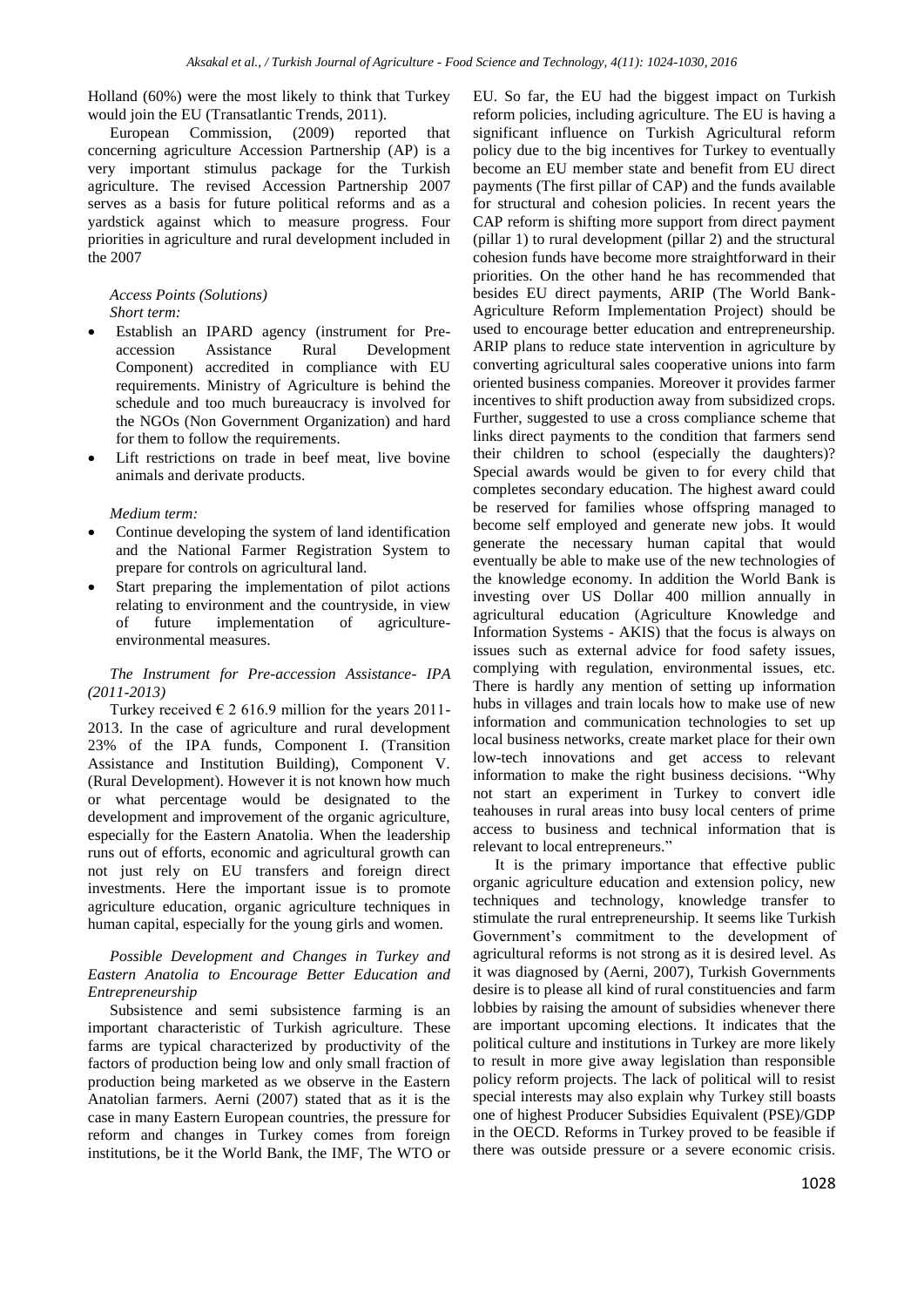Yet, the will to reform always seems to vanish once this pressure is gone. This lack of strength leadership in domestic policymaking may prove fatal for Turkey (especially for Eastern Anatolia) on the long run.

Apart from the fact that the effectiveness of the European Union approach toward sustainable agriculture and food safety seemed effective, however its effect on the organic sector of the Eastern Anatolia is quite questionable due to weak social policy approach especially toward women where the unemployment level is very high. Aernie (2007) (Cited in Economist, 2005), one lesson can be learned from China (Xingijang province) is the way it addressed the growing violent resistance of large ethnic and religious minorities in its rural area. Heavily investment in the local infrastructure and creating economic opportunities even attracted immigration from poorer neighboring states such as Kazakhstan, Kirgizstan and even from Pakistan. Similar applications in Malaysia that invested in human capital relied on human rather than natural capital in its efforts to boost economic growth that eliminated the country to be a breeding ground for radical Muslim fundamentalists. It is for sure that sustainable development of the organic agriculture for the Eastern Anatolia needs to include the creation of new economic opportunities through innovative agriculture, livestock production and off-farm activities. Another example is from Turkey and (Adaman and Özertan, 2007) reported that the Harran region, located in the South-eastern part of Turkey, is facing an increasing salinity problem due to excessive and inefficient irrigation practices. In their research paper, they survey 619 cotton producers in the region and analyzed their perceptions and practices towards soil salinity. The survey results indicate that formal education and training are the central factors that determine the farmers' awareness of the relationship between excessive irrigation and salinity. The recognition of the negative externalities resulting from the unsustainable use of irrigation by neighboring farms positively affects farmers' willingness to participate in collective action to deal with the salinity problem. Yet, the current institutional setting in the Harran region discourages collective action and farmer initiatives. Policymakers need to support the empowerment of the local farmers through better and locally-relevant education and training and provide adequate incentives for farmers to adopt more sustainable practices and technologies.

## *Eastern Anatolian Organic Agriculture and Investing in Education of People*

Organic sustainability of agriculture rests on the principle that we must meet the needs of the present without compromising the ability of future generations to meet their own needs. Therefore, stewardship of both natural and human resources is of prime importance. Stewardship of human resources includes consideration of social responsibilities such as working and living conditions of laborers (Including girls and housewives), the education and needs of rural communities, and consumer health and safety both in the present and the future. Stewardship of land and natural resources involves maintaining or enhancing this vital resource base for the long term.

This complex systematic approach also implies interdisciplinary efforts in research and education **(**Especially women because they are the one who take care of the family, livestock and farming activities). This requires not only the input of researchers from various disciplines, but also farmers, farm-workers, consumers, policymakers and others. Making the transition to sustainable agriculture through education investment is a process. For girls and women farmers, the transition to sustainable agriculture normally requires a series of small, realistic steps. Family economics and personal goals influence how fast or how far participants can go in the transition depends on the education level of the involved community. It is important to realize that each small decision can make a difference and contribute to advancing the entire system further in the organic agriculture of Eastern Anatolia.

Finally, it is important to point out that reaching toward the goal of sustainable organic agriculture is the responsibility of all participants in the system, including farmers, laborers, policymakers, researchers, retailers, and consumers. Each group has its own part to play, its own unique contribution to make to strengthen the sustainable agriculture community of Eastern Anatolia. The key to moving forward is the will to take the next step by the Ministry of Agriculture and Livestock Production of Turkey.

#### **Conclusion**

Final conclusion was that "Turkey's best possible policy priority: investing in rural agriculture people. As it was indicated earlier, authors conclude that the best way to promote sustainability as well as competitiveness of Turkish agriculture is to invest in the local people through improved education in general and effective agricultural training programmes in particular and give priority to women farmers. More investment in human capital leads to more entrepreneurship and innovation and eventually results in more employment opportunities and social empowerment. The lack of will or ability to address the problems of rural development through innovation policy rather than social policy may result in more local political discontent that people will express the growing frustration with the lack of economic opportunities. More investment in human capital leads to more entrepreneurship and innovation and eventually results in more employment opportunities and social empowerment. In the view of the fact that Turkey's agriculture still enjoys rather strong protection and profits from preferential market access to the EU. Turkey committed itself to reshuffle its agricultural support through some measures such as subsidies that are still considered to be legitimate in government agriculture policies. Yet, these traditional rural structures (Especially in East Anatolia and East Black Sea regions) combined with poor access to education and few off-farm employment opportunities